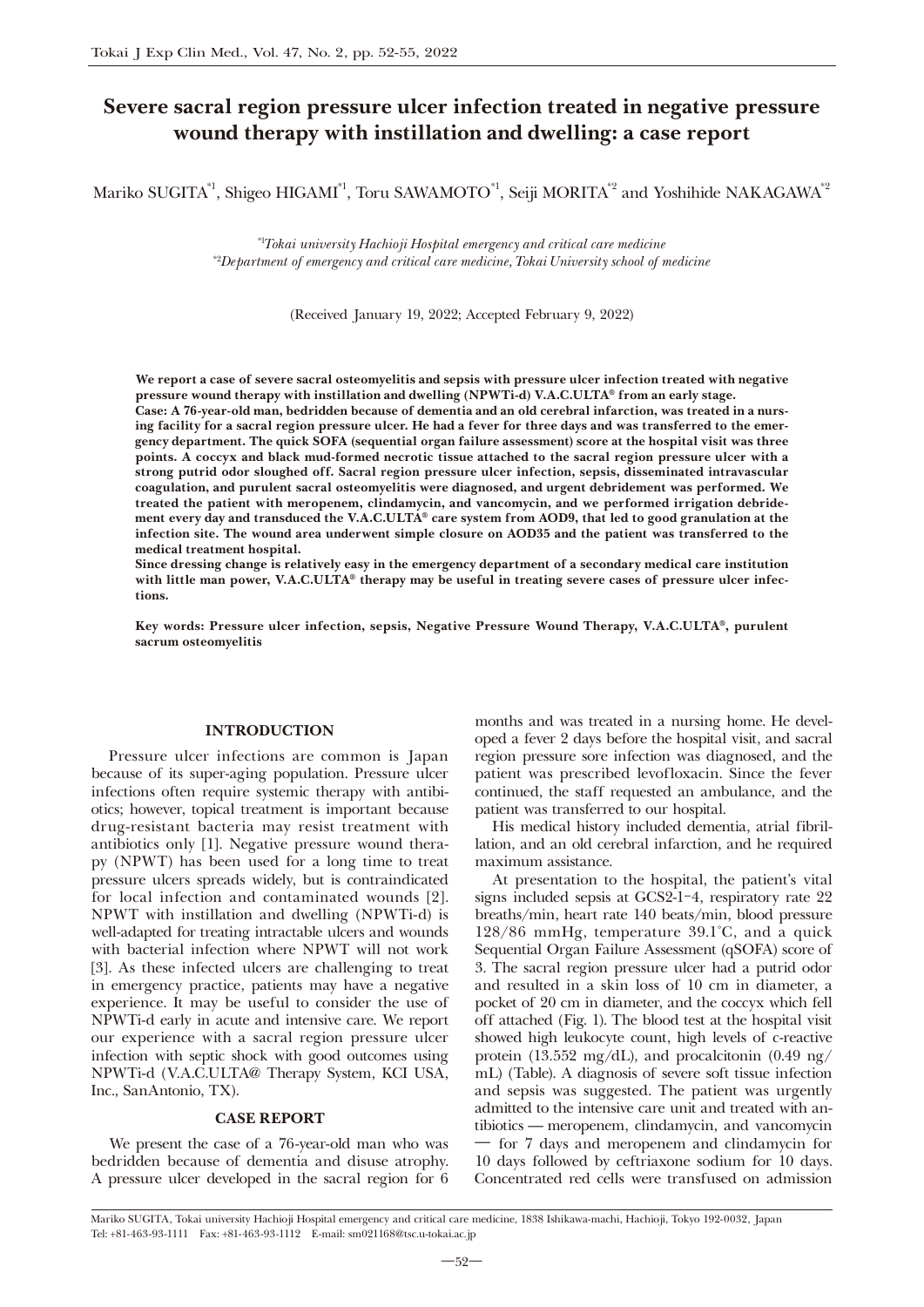

Fig. 1 Sacral region pressure ulcer with the putrid odor formed skin loss of 10 cm in diameter, a pocket of 20 cm in diameter, and the coccyx which fell off attached.

| White blood cell                                                                                                      | 14,900 | $/\mu L$          |
|-----------------------------------------------------------------------------------------------------------------------|--------|-------------------|
| Hemoglobin                                                                                                            | 6.6    | g/dL              |
| Platelet                                                                                                              | 15.2   | $10^4/\mu L$      |
| Firin degradation product                                                                                             | 28.2   | $\frac{u}{g}$ /mL |
| PT ratio                                                                                                              | 1.35   |                   |
| Aspartate aminotransferase                                                                                            | 50     | U/L               |
| Alanine aminotransferase                                                                                              | 38     | U/L               |
| Albumin                                                                                                               | 1.3    | g/dL              |
| C-reactive protein                                                                                                    | 13.552 | mg/dL             |
| Procalcitonin                                                                                                         | 0.49   | ng/mL             |
| Acute disseminated intravascular coagulation diagnostic criteria<br>*Japanese Association for Acute Medicine criteria | 5      | point             |

Table The blood test at the hospital visiting

and the 5th day of hospitalization because of anemia; albumin preparation was administered for hypoalbuminemia for 3 days from the day of admission, and recombinant human soluble thrombomodulin was administered for treating sepsis and disseminated intravascular coagulation.

Obligate anaerobic asporogenic gram-positive bacilli, *Peptostreptococcus prevotii*, and *Corynebacterium* sp. were detected in both blood and wound area cultures, and obligate anaerobic gram-negative bacilli, coagulase-negative *Staphylococcus*, *Escherichia coli*, pigmented *Prevotella/Porphyromonas*, and *Streptococcus* sp. were detected only in the wounded area culture. We attached the V.A.C.ULTA® system for 14 days from day 9 onwards. The blood flow of the granulation tissue improved on day 14, and the necrotic tissue around the sacrum almost disappeared, and good granulation tissue formation was observed on the 28<sup>th</sup> day. The patient was transferred to the chronic stage bed on the 42nd day. The clinical course is shown in Fig. 2 and the course of the wounded area in Fig. 3.

# DISCUSSION

Pressure ulcers appear most commonly in older adults, and the most common site reported is the sacral region. It easily occurs in the elderly, for whom reduced activities of daily living lead to a constant, long-lasting pressure in the sacral region and a pathologic bone prominence [4]. In the sacral region, frequent treatment is labor-intensive. NPWT is not indicated for treating an infected wound, and therefore, systemic therapy with antibiotics is required for a long time, promoting infection with drug-resistant bacteria [2]. The exchange of the irrigation and dressing agent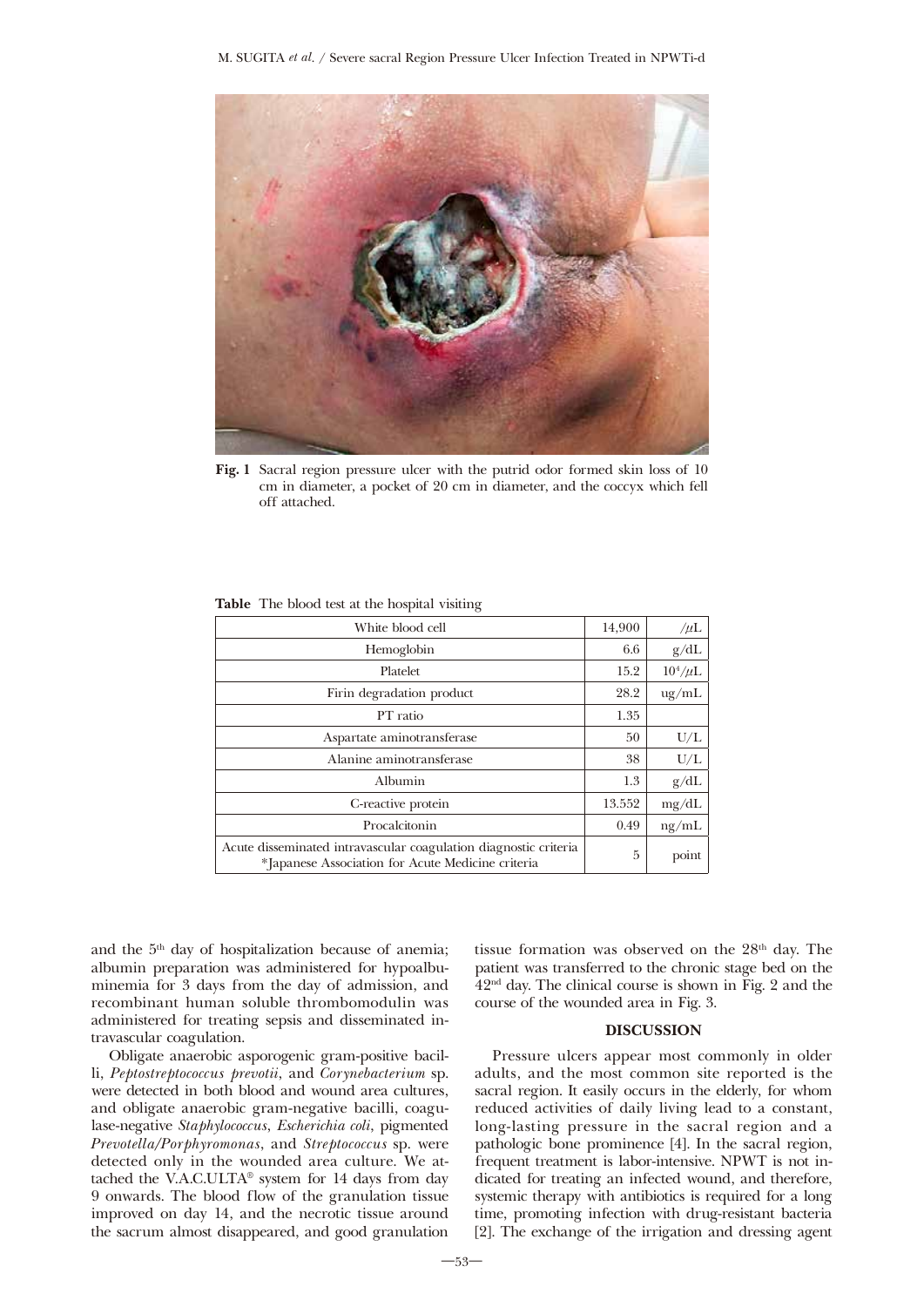

Fig. 2 Antibiotic treatment and DIC treatment were initiated using blood preparation on the first day. V.A.C.ULTA® was attached for 14 days from the  $9<sup>th</sup>$  hospital day and hospital was changed in the chronic stage on the 42nd hospital day.



Fig. 3 We attached V.A.C.ULTA® for 14 days from the 9<sup>th</sup> day. Blood flow of the granulation improved on the  $14<sup>th</sup>$  day. The necrotic tissue around the sacrum almost disappeared, and a good granulation was observed on the 28th day.

of the back is difficult, and a system that percolates washings in NPWT was created. It was covered by insurance in Japan in 2017, and NPWTi-d has been in use for several years. NPWTi-d promotes wound healing by promoting wound shrinkage, removing excessive decoction, improving edema, physically stimulating the cells and tissue, increasing the wound floor blood flow, and reducing debris. An adaptation case is a refractory wound in which the existing treatment did not succeed or will not succeed [5]. According to the International Consensus Guidelines, this involves wounds that need reoperation, wounds that cannot be closed easily, invasive infections or intractable wounds in which biofilm is present widely, diabetic gangrene with infection, bone exposure or bone infection, ischemia of the wounded area, and necrotizing fasciitis [3, 5].

The pressure ulcer infection is often caused by multiple bacteria, for example, *Enterobacter*, *Staphylococcus*, *Enterococcus*, *Streptococcus*, *Proteus*, and anaerobic bacteria; it is reported that bacteremia is also common [6, 7].

In this case, the major merit of NPWTi-d was that VAC (Vacuum Assisted Closure) therapy was possible from the early stage of local infection. Because the procedure involves a kit and requires few dressing changes, managing the wounded area becomes relatively simple. There is merit in enabling treatment of the pressure ulcer infection with severe infection in medical institutions with little manpower. The demerits of NPWTi-d include difficulty in observing the wound area, aggravated infection when a circuit occludes, and frequent leakage in the circuit if intense body movements occur.